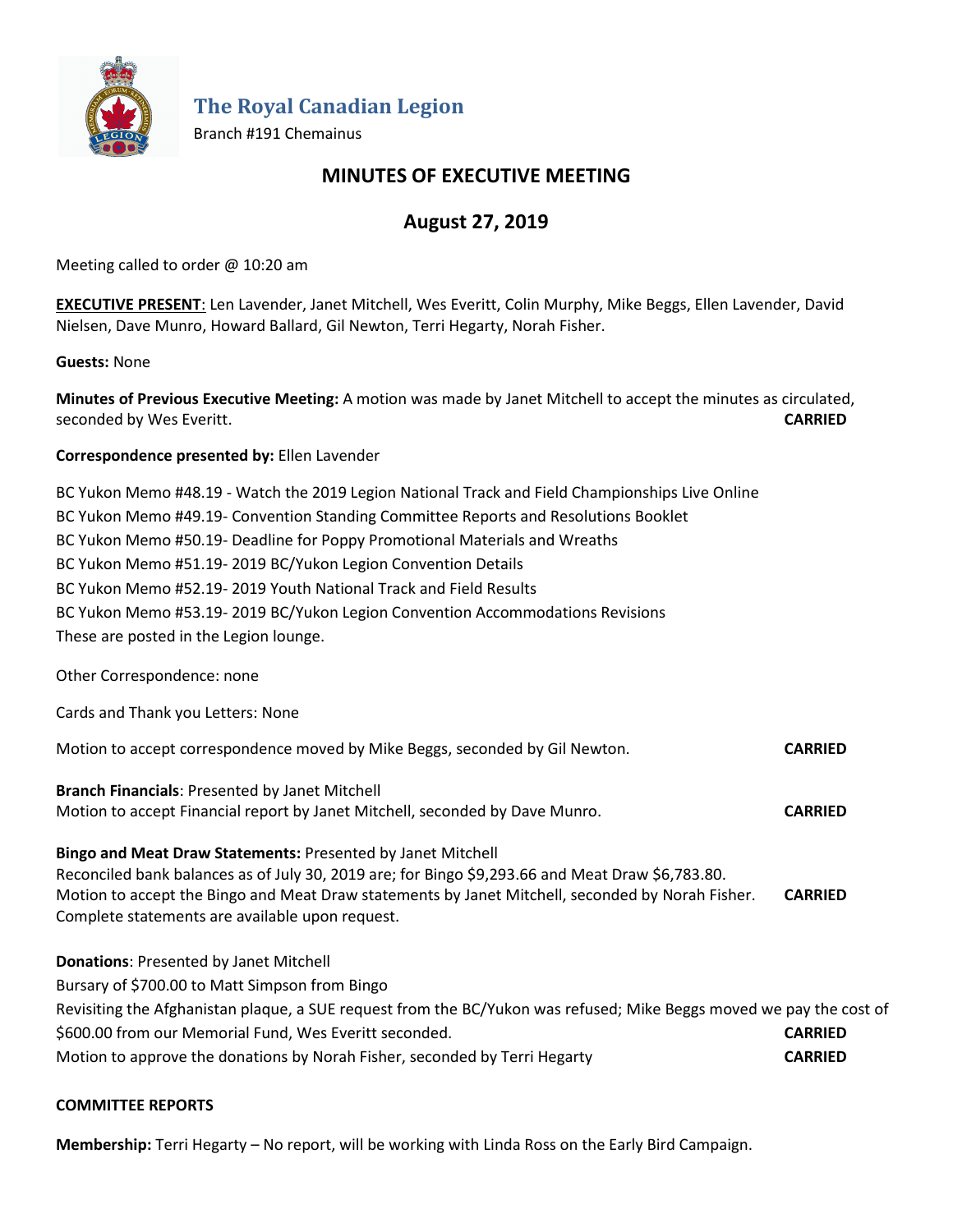**PRO**: Colin Murphy – The Afghanistan plaque is here, and he will arrange for the installation with Peter Brady.

**Sick & Visiting**: Diane Murphy – No report.

**Youth & Sports**: Norah Fisher – No report.

**Service Officer**: Mike Beggs – A scooter was delivered to Terry Ferguson's mother; have another scooter and a walker stored in the bunker for use.

**Poppy**: Janet Mitchell – We were advised of \$162.00 was collected locally by email donations for poppies, the Poppy Fund decided distributing these to each location costly, therefore will remain with the National Poppy Fund.

**Bar**: Howard Ballard – Some new members have not felt welcomed by other members; this will be followed up. A "Bartenders' Rules and Guidelines" will be made available at the bar and a meeting of all bartenders called to discuss procedures and any other problems.

**House**: Gil Newton – The heat pumps have been serviced and found to be very clean. Gil continues to remove our cardboard and Len Lavender volunteered to look after the recycling. The Garbage company has changed hands and we may see a change as well. He is gradually changing the towel and soap dispensers, as required. Mike Beggs and Georgina Lorette have organized keys in the safe room.

**Zone Report**: Wes Everitt – No report.

**Honours and Awards**: Wes Everitt –No report.

**Sgt-at-Arms:** David Nielsen – The five members for the Color Party marching in the Ladysmith Parade August 3, 2019 from our branch was greatly appreciated. David mentioned our Legion Flag needs replacing, he will investigate costs and report. David inquired about name tags for board members, Len Lavender will handle ordering these.

**Ways and Means**: Ellen Lavender – No report.

A motion was made by Ellen Lavender to accept committee reports, seconded by Gil newton. **CARRIED**

#### **OLD BUSINESS:**

New Card Reader has been installed**:** Cost was \$107.18 US / \$150.75 Canadian, entry cards available to members for \$1.00 each.

Wes Everitt reported Michael Wimmer is in possession of the stole associated with his office of our Branch Padre. Janet Mitchell report the receipt of \$700.00, granted to us for our Legion Open House. Also, we need to get together soon to start to organize Tour de Rock, I have already been in contact with Jan O'Neill and she is just waiting for the meeting time. It is only a month away already.

### **NEW BUSINESS:**

**Monday Night Darts:** The Cowichan Valley dart club meets every second Monday night. Norah Bishop will contact the club regarding information on their events now we have a designated contact person.

**Resolutions:** Dave Munro discussed the resolutions to be passed at the next Zone Meeting; he and Wes Everitt will be attending on our behalf.